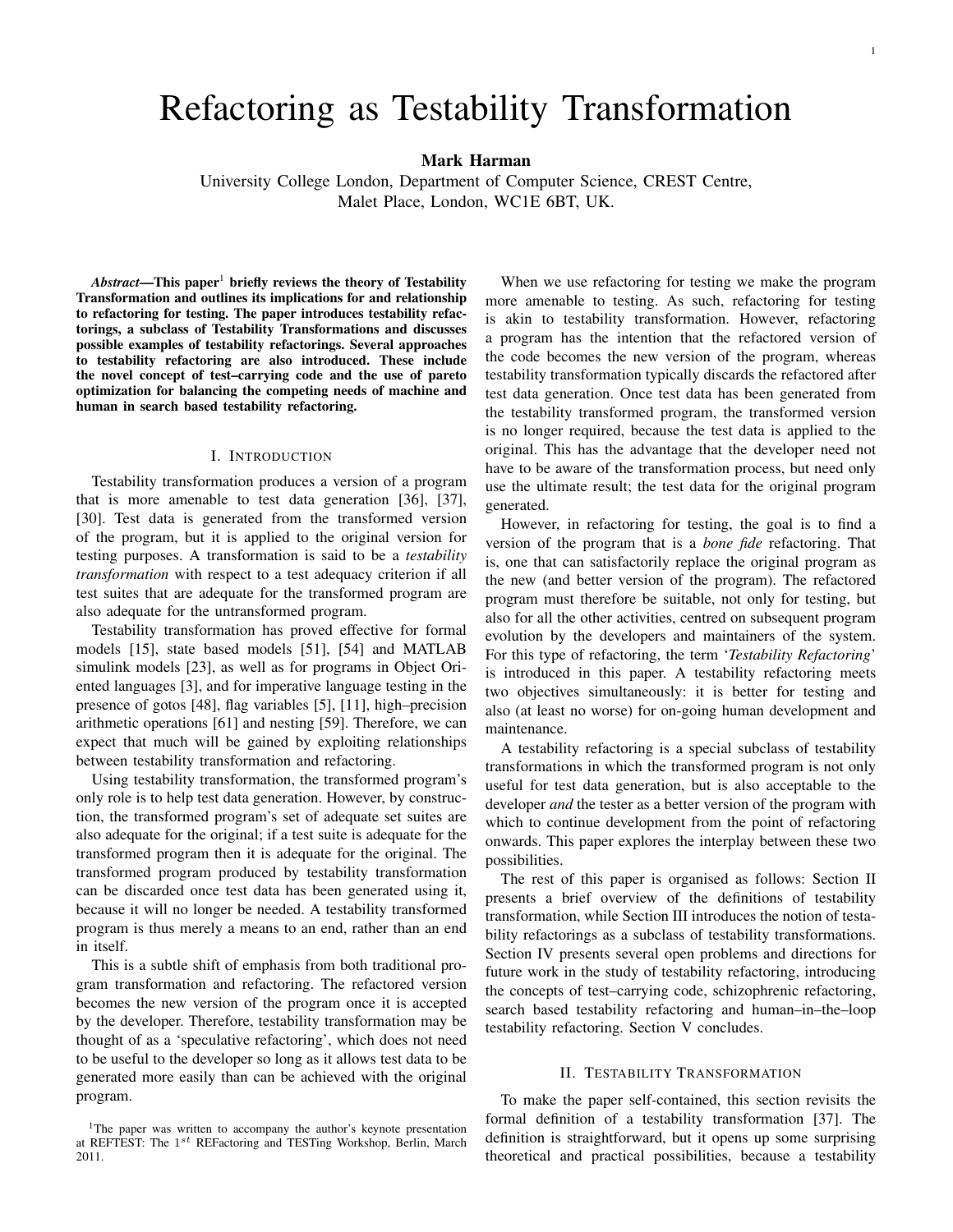transformation need not preserve the traditional semantics of the program from which it is constructed.

While testability transformation can preserve traditional semantics *and* improve testability, it is also possible to consider more relaxed classes of testability transformation that merely preserve the semantics captured by the test adequacy criterion. This is a significant departure from traditional program transformation [8], [19], [74].

A *test adequacy criterion* is any set of program elements to be covered during testing. For example, a test adequacy criterion could be a set of Control Flow Graph nodes, branches or paths (at the code level) or a set of use cases, requirements or states (at higher levels of abstraction). Given a test adequacy criterion, a *testing-oriented transformation* is a partial function that maps a program and test adequacy criteria to an updated program and updated test adequacy criteria.

## *Definition 1 (Testing-Oriented Transformation):*

Let  $P$  be a set of programs and  $C$  be a set of test adequacy criteria. A program transformation is a partial function in P  $\rightarrow$  **P**. A *Testing-Oriented Transformation* is a partial function in  $(\mathbf{P} \times \mathbf{C}) \rightarrow (\mathbf{P} \times \mathbf{C})$ .

A testability transformation is merely a special case of a testing-oriented transformation that has properties that make the transformed program suitable for testing the adequacy of the original.

#### *Definition 2 (Testability Transformation):*

A Testing-Oriented Transformation, τ is a *Testability Transformation* iff for all programs p, and criteria c, if  $\tau(p, c) = (p', c')$ then for all test sets  $T$ ,  $T$  is adequate for  $p$  according to  $c$  if T is adequate for  $p'$  according to  $c'$ .

For some criterion, c, a c-preserving testability transformation guarantees that the transformed program is suitable for testing with respect to the original criterion.

### *Definition 3 (*c*–Preserving Testability Transformation):*

Let  $\tau$  be a testability transformation. If, for some criterion, c, for all programs  $p$ , there exists some program  $p'$  such that  $\tau(p,c) = (p', c)$ , then  $\tau$  is called a c-preserving testability transformation.

Much of the previous work on testability transformation has used the branch coverage criterion [5], [11], [61], [59]. In this previous work, the testability transformations of interest are those which are '<br/>branch adequacy>-preserving testability transformations' according to Definition 3.

#### III. TESTABILITY REFACTORING

Testability transformation can be very different from traditional transformation and also from refactoring, because it need not preserve the traditional semantics of the program to which it is applied. Indeed, the traditional semantics is of little consequence; it only has any influence on the transformations permissible through its influence on the set of adequate test suites that must be preserved by the testability transformation.

As such, a testability transformation does not preserve the traditional semantics, so much as it preserves a new form of semantics defined by the test adequacy criterion. Furthermore, there is not one single semantics preserved by testability

transformation. Rather, there is a lattice of related semantics that describe the lattice of associated test adequacy criteria.

For instance, the program  $\left[ \exists f \ (x \rightarrow y) \right]$ ; else;  $\left[ \right]$  Can be transformed to  $[skip; ]$  according to traditional semantics. This is one of the elementary transformations that one would expect to be available in almost any traditional transformation toolbox. However, according to the semantics preserved by <branch adequacy>–preserving testability transformation, it *cannot* be transformed to [[skip]] because this would change the set of branch adequate test suites.

By contrast, the program  $\left[ \begin{array}{cc} \text{if} & (x > y) & x = 1 \\ \end{array} \right]$  else  $x=2$ ; transforms to [if (x>y); else; according to <branch adequacy>–preserving semantics, but this definitely would not be a transformation that one would want to perform if one were concerned to preserve traditional semantics; the assignments to the variable x are lost in this transformation.

There are examples, where transformations such as this, which may appear 'bizarre' traditionally speaking, can be useful because they improve testability. For instance, suppose there is some large part of the program that does not affect whether or not a program covers a branch of interest, b. Suppose further, that  $b$  is a particularly difficult branch to cover and a lot of test effort is put in to automatically generate test data to cover it. The process of repeatedly executing the program to attempt to cover  $b$  is unnecessarily slowed by the repeated execution of the code which cannot affect  $b$ . Testability can therefore be improved (that is, speeded up) by simply removing the code that does not affect branch b.

Clearly, removing a large portion of code will not preserve traditional semantics, but it is acceptable for testability transformation so long as it preserves 'b–coverage adequacy'. This approach has been used to slice away irrelevant parts of the program and its input space in previous work on testability transformation [33], [40], [54], with results that indicate that it can improve both the efficiency and effectiveness of testing.

In program refactoring, the goal of the refactoring process is to produce a better version of the program that is more amenable to the human developer [62]. Refactorings typically aim to make the process of ongoing development more reliable and cheaper. As a result refactoring work tends to focus on the way in which refactoring improves the program for the human reader [18]. This is the principal point of divergence between testability transformation and refactoring. Using testability transformation, the result is intended to be more amenable to testing, while for refactoring it is intended to be more amenable to a human.

Despite their different intentions, testability transformation and refactoring do share an intersection: The two approaches overlap and agree on those sets of transformations that create a new version of the program that is amendable to both the developer and the tester. I propose to use the term *testability refactoring* for this special subclass of testability transformations. Its definition is simple:

#### *Definition 4 (Testability Refactoring):*

A *testability refactoring* is any refactoring that is also a testability transformation.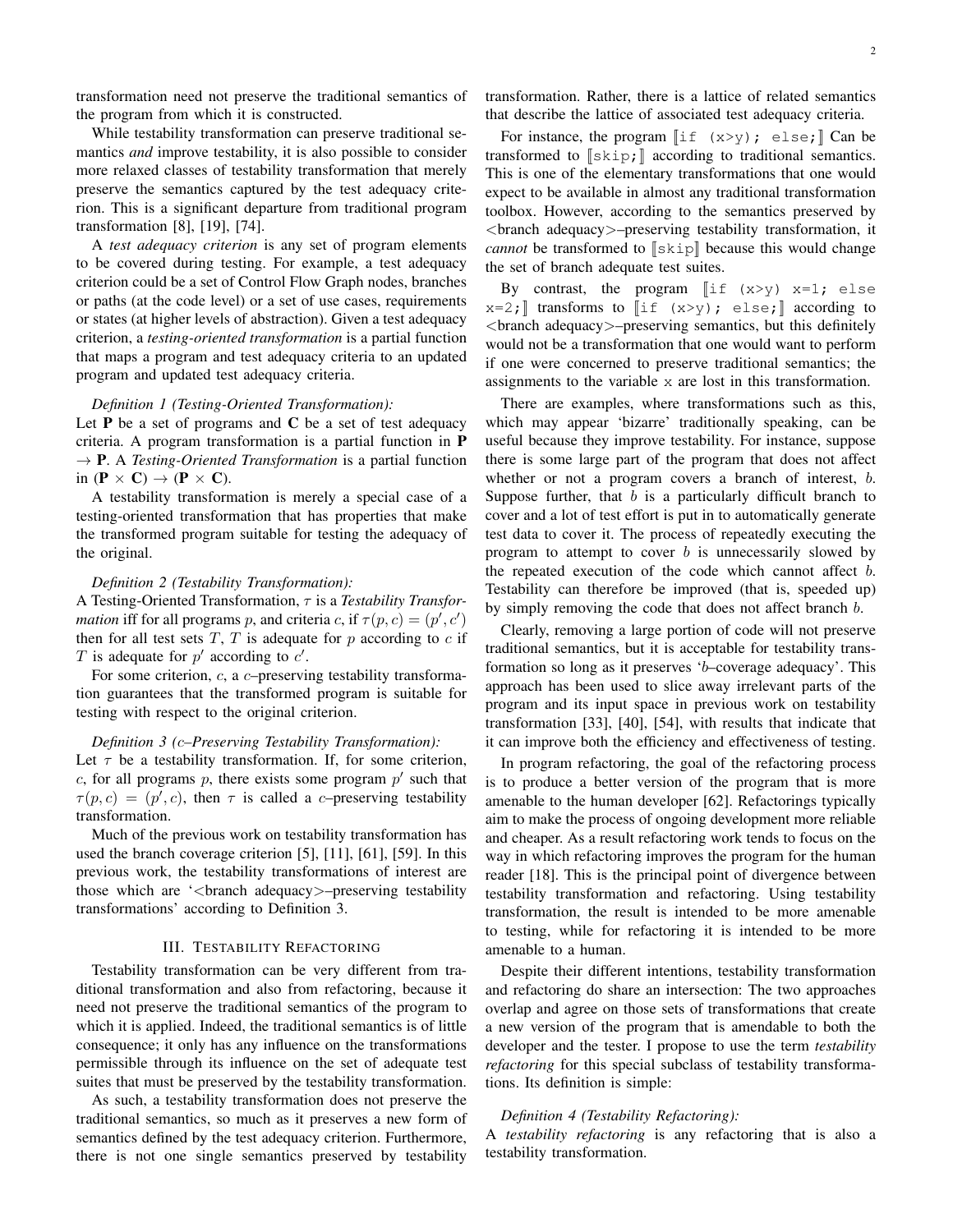### IV. DIRECTIONS FOR TESTABILITY REFACTORING

This section introduces four ways in which Testability Refactoring might be achieved: Test–Carrying Code, Schizophrenic Refactoring, Search Based Testability Refactoring and Human–in–the–loop Testability Refactoring.

## *A. Test-carrying code*

The idea of proof-carrying code is familiar in the field of program verification [63]. However, there appears to be no equivalent concept of *test–carrying code* in the world of software testing. Such a concept is overdue. One could envisage a testability refactoring approach in which the test cases to be applied to a program are bound together with the program code. Naturally, the development environment would have to offer the ability to switch on and off this additional 'view' of the software; its test oracle.

In some ways, the idea of test–carrying code resembles Knuth's proposal of literate programming [52]. Using literate programming the idea is that the program should include, not merely comments, but the entire documentation of the program, written as an explanation to another programmer. In fact, for a literate program, the idea is that the *primary* task of a programmer is to explain to another programmer what the program is intended to do in prose (the literate part) and to accompany this prose with the code that implements it.

To make the approach practical, Knuth proposed a system in which the literate program could be projected, using T<sub>E</sub>X, into a dvi file, which rendered the prose description of the program as a dvi document for human consumption, along with a separate projection, which extracts the code for the machine. Updates are performed on code and prose together so that the code and its description remain consistent.

Knuth introduces the idea of literature programming in 1984. It has proved influential, though it has not been widely taken up directly as Knuth proposed. Echoes of this approach and its underlying motivation can be found in more recent work on pair programming [79] and model view consistent updates issues [25] as well as in typical development environments such as JavaDoc [55].

The key observation behind literate programming is that programs are, or should be, written for several 'audiences'; humans and machines. The notion of test–carrying code shares this core motivation. However, rather than focusing on a documentation of a program in prose, I prefer to consider the best form of 'documentation' to be a set of well–chosen and well–explained test cases.

One of the biggest problems with testing is the lack of an automated oracle [10] and the costs of human generation of these oracles when all else fails [42]. However, there are many techniques for software test data generation, such as Search Based Software Testing [2], [27], [60] and Dynamic Symbolic Execution [24], [70] that address at least half of this problem. That is, these techniques automate the process of generating test inputs, though they do not assist with the determination of a suitable outputs to accompany the corresponding inputs they generate. This is the oracle problem: what is a correct output for a given input.

Notwithstanding the oracle problem, there are many situations in which there may be some form of 'partial oracle'. For instance, when the project has some agreed set of test

cases derived from requirements [58] or specifications [49], or when they can be inferred from other documentation [66]. Also, when regression testing [82] or when using metamorphic testing [17], there is a partial oracle provided, either by the regression test suite or the metamorphic relations. In all of these situations it makes sense for the test suites to reside together with the code they test and for the mapping between tester and tested to be maintained.

It is in the maintenance of this mapping between code and the test carried with it, that testability refactoring has a role to play. As the code is refactored, the test carried with the code must also be refactored in a manner that preserves the consistency of the mapping. For example, when a refactoring moves a method from one class to another, then the method– carried test code should migrate with the code. This is the meaning I wish to ascribe to the concept of 'test–carrying code'. It would seem to be a natural way to maintain the resources and effort bound up in the test cases of the overall system.

Also, given that the oracle problem is so pressing and programs often have inadequate test suites on which we can rely, is it not all the more important that we should do all we can to preserve those few good quality test cases we do have? Testability refactoring can achieve this by ensuring that the test suite carried by a code fragment, really is carried along with the fragment as it migrates and mutates under development, evolution, refactoring and transformation. In this way we preserve the relationship between our code and its test suite, helping to preserve the oracle information we have available to us.

#### *B. The Schizophrenic Refactoring*

Testability transformation seeks to make the code easier to test. This has traditionally been applied to automated test data generation [3], [11], [23], [61]. For such applications, the code produced by testability transformation need only be readable by a machine. It is well known that machine–generated code is not human-friendly [47], [80] and so this form of testability transformation is not well suited, as it stands, to testability refactoring.

For testability refactoring we seek a transformation that is useful to human and machine. This may not always be achievable, but it should not be a Boolean goal, which is either satisfied or unsatisfied. It is more nuanced than that. We can measure the degree to which our refactoring serves the human and the degree to which it serves the machine and seek to obtain as much as possible of both. The term '*Schizophrenic Refactoring*' will be used to refer to a refactoring that tries to achieve two (possibly conflicting) goals, seeking to balance each against one another, where both cannot be simultaneously achieved. Sometimes we may be lucky: the two objectives may not even be in opposition. There are testability transformation approaches, though they are aimed at improving testability, which may also improve human readability. This section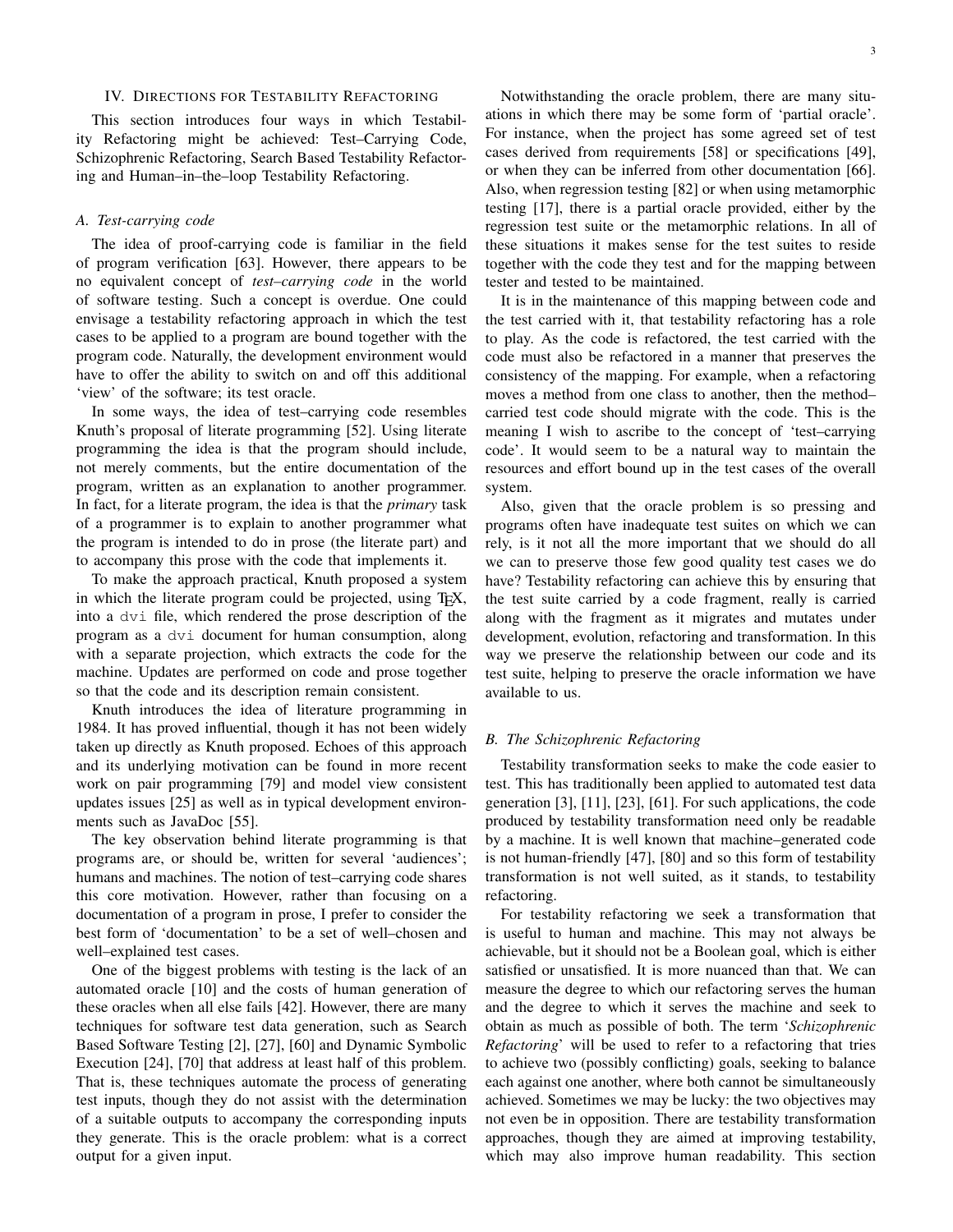explores three such examples, concerned with transformations to removal flags, goto statements and side effects, each of which is arguably bad for both test generation and for comprehension.

*1) Flag Removal as a Testability Refactoring:* Testability transformation has been used to replace a flag with a more expressive arithmetic computation that captures the meaning of the flag at the point at which it is used. Consider the illustrative example in Figure 1. The original code fragment is shown in Figure 1(a), in which the code denoted '...' is some arbitrary code segment that does not mention the flag variable. It has been shown that search based testing has difficulties covering branches like the last one in this fragment because of the presence of flag variables which create a so-called 'needle–in–a–haystack" fitness landscape [37]. Many authors have proposed solutions to this problem [6], [56], [57], [75], the first of which was to use a testability transformation [36]. The testability transformation which produces the transformed version in Figure 1(b) has been implemented in a tool called FlagRemover [11], which is now publicly available.

The transformed version in Figure 1(b) replaces the reference to a flag by an expression that is much longer, but which draws together the expressions that denote the outcome of the flag as a predicate. In transforming the program in this way, the testability transformation also transforms the fitness landscape, so that the 'haystack' becomes a single, smooth, rounded 'hill of hay', in which the 'needle' is conveniently located at its summit. The 'needle' in this analogy is the desired input vector that causes the flag to evaluate to true. Local search, such as hill climbing algorithms are fast and efficient at traversing such simple 'hill–like' landscapes [44]. The testability transformation therefore makes the problem of covering the flag-controlled branch much more amenable to search based testing.

It could be argued that the version of the fragment in Figure 1(b) is also more easy to understand *at the point of the final use of the variable* flag. The testability transformation has gathered together all the relevant code that expresses the meaning of flag at the point at which the flag is used. Though this leads to a longer expression, it saves the human reader from having to search to locate the relevant computations and thereby may reduce cognitive effort.

There are no empirical studies of the effect of this flag removal transformation on human comprehension of the transformed code and so any claim about the human-readability of flag-removal testability transformation remains anecdotal at this stage. An empirical study of flag removal for comprehension would answer the question 'Is flag removal testability transformation also a testability refactoring?'.

*2)* goto *Removal as a Testability Refactoring:* Unstructured or 'goto' code has also been shown to be a problem for test data generation techniques for which a testability transformation can be used to address the problem [48]. Of course, the debate about whether goto statements are harmful to program comprehension dates back to Dijkstra's famous publication in Communication of the ACM [20] and was the subject of much debate in the literature throughout the following decades.

| flaq = $n < 4$ ;               |                                                          |
|--------------------------------|----------------------------------------------------------|
| if $(n\frac{2}{2}=-0)$ flag=0; | $n' = n;$<br>flag= $(n'$ <sup>2</sup> ==0)?0: $(n'$ <4); |
| if $(a[i] != '0' & flag)$      | if $(a[i] != '0' \&&$<br>$(n'$ %2==0)?0: $(n'$ <4))      |
|                                |                                                          |
| Original<br>(a)                | (b) Transformed version                                  |

Fig. 1. Flag Removal Example [36]. The transformed version enriches the expression that captures the value of the flag at its final use. This has been shown to be of benefit to automated test data generation. It may also be useful for certain comprehension activities.

Böhm and G. Jacopini [12] had demonstrated that goto statements were not essential, in the sense that a program could be transformed to a goto–free version with equivalent behaviour. Ashcroft and Manna realised this theoretical observation in the first algorithm for transforming unstructured programs to versions with no goto statements [4], while Hopcroft, in a contribution to a paper by Knuth and Floyd [53], demonstrated that unstructured programs could not always be transformed to goto–free versions under path equivalence. That is, though we may transform a goto–program into a goto–free version that performs the same computation, it may have to achieve the same results by following different paths. Clearly, this may affect the comprehension of the code, particularly if the programmer was originally familiar with the structure and behaviour of the original.

The contortions sometimes required to remove goto statements from code in which they were heavily used, promoted some to reject got o–removal transformation [69]. The debate continued well into the 1980s, spawning some innovative paper titles [77], which played upon the title of Dijkstra's original publication<sup>2</sup>. It is interesting to note that, despite these many papers, often authored by Turing–award–winning authors, with interesting and important theoretical insights into the interplay between program structure and behaviour, there remains *no* thorough empirical study of the effect of the goto statement on program comprehension.

Empirical studies have been performed on program corpuses in order to empirically investigate the ways in which goto statements are used in code [9], but there appears to be no psychological empirical study of programmers themselves to determine, empirically, the degree to which goto statements may affect program comprehension. It therefore remains open as to whether a goto–removal testability transformation is also a testability refactoring, though anecdotally, we may suspect that it is.

This lack of empirical evidence is surprising, given that the 'goto controversy' is so well established in the folklore of computer science, while more recent trends such as object orientation have been more thoroughly studied, providing a

<sup>2</sup>Actually, Dijkstra's famous 'paper' on goto statements was nothing of the kind; it was, in fact, a short letter to the editor of CACM, in which Dijkstra made the anecdotal observation that better programmers refrain from using goto statements. The editor gave the letter its title, simply putting Dijkstra's sentiment into the passive voice and so the title given to the letter became 'goto considered harmful'.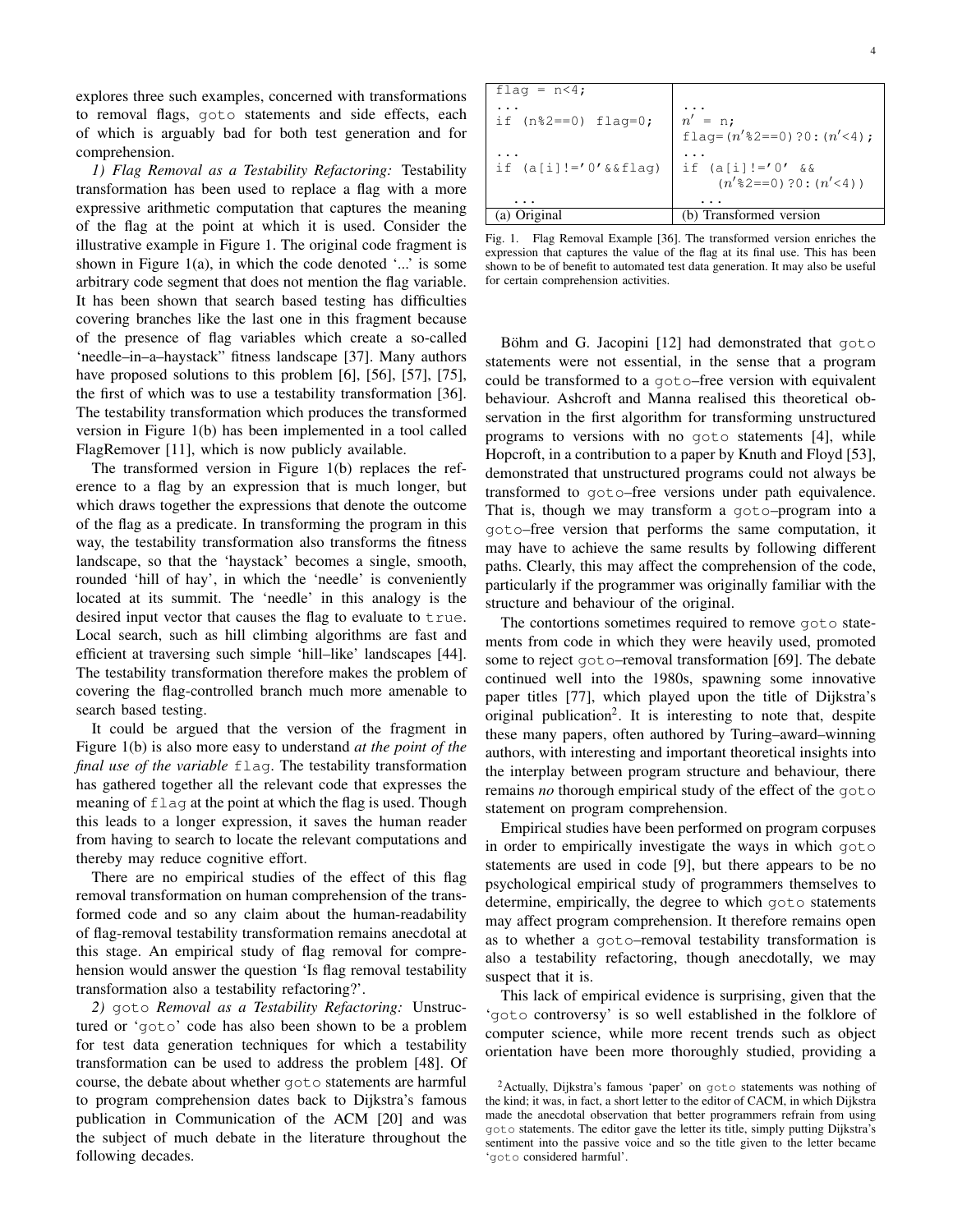wealth of empirical evidence [14], [16], [26], as has the topic of refactoring itself [1], [64], [73].

*3) Side Effect Removal as a Testability Refactoring:* Side effects are also a problem for test data generation techniques [7], [60]. Side effect-removal transformation can also act as a testability transformaton to assist with this problem. Side effect removal has *also* been suggested as an aid to program comprehension [39]. For example, using post placement side effect removal transformation [38], the code fragment

$$
\|\text{if } (++i \&\& i--) \ \text{x=1;}
$$

is transformed to

$$
\|\text{if } (i == -1) \text{ i} = i + 1; \text{ else } x = 1; \|
$$

The first version of the code fragment is hard to understand because the side effects are mingled with the difficulty of determining the effects of predicate evaluation in the presence of short–circuit evaluation. In code with side effects, expressions play two roles, one of which is evaluation, while the other is state update. This makes comprehension hard because the reader has to keep a mental track of the state as the expression is evaluated. The presence of side effects also inhibits understanding because it destroys the mathematical interpretation of the expressions. The desire to avoid side effects in order to retain these mathematical properties was one of the motivations for functional programming [50].

In the transformed, side–effect–free version of the code fragment, expressions serve only one purpose: evaluation, and their mathematical character is restored to them, imbuing them with many of the properties that their mathematical counterparts enjoy. All state update is performed in statements, where the sequence of execution steps is comparatively easier to follow. This has a positive effect on program comprehension.

There are empirical results which have provided evidence that programmers, whether they be novices and experienced coders, perform better at cognitive tasks when faced with side–effect–free code fragments than with their side–effecting equivalents [21]. As such, side effect removal transformation can be said to be a testability refactoring; it makes code better for comprehension and testing.

## *C. Search Based Testability Refactoring*

Search based Software Engineering (SBSE) [2], [27], [28], [41], [68] has been widely used as a way to find good refactorings from the large space of potential transformations that can be applied [13], [45], [64], [65], [71].

Using Search Based Refactoring, the goal is to define the metrics that capture properties of programs that we seek to improve through refactoring. The metrics are re-formulated as fitness functions [31]. The fitness functions are used to guide a search based optimisation algorithm, such as a hill climber or a genetic algorithm. The fitness captures the metric of interest so that when the search moves to a better solution according to the guidance of the fitness function, that solution should denote a better program according to the metric of interest. In this way the search gradually moves the program towards a refactored version which optimises the value of the metric of interest.

Typically there may be very many metrics to consider in refactoring [46], all of which have a bearing on the best sequence of refactorings to perform. In previous work this multiplicity of metrics has been handled, either by combining a set of metrics into a single weighted sum [65], [71] or by adopting a pareto optimal approach [45].

The weighting approach is suitable when one can, *a priori*, determine the relative importance of each of the metrics to be combined by weighted sum. Where such a weighing scheme is not obvious a pareto optimal approach is more suitable [28], [45].

Using Pareto optimality, it is not possible to measure 'how much' better one solution is than another, merely to determine whether one solution is better than another. Suppose  $F$  denotes the combined fitness of a set of individual fitness functions  $f_i$ each of which operate on a vector of values  $\overline{x}$ . A solution  $\overline{x_1}$ is considered to be a (pareto) improvement on  $\overline{x_2}$ , if and only if

$$
\forall i. f_i(\overline{x_1}) \ge f_i(\overline{x_2}) \quad \wedge \quad \exists i. f_i(\overline{x_1}) > f_i(\overline{x_2})
$$

That is,  $\overline{x_1}$  is better than  $\overline{x_2}$  if and only if it is better according to at least one of the individual fitness functions and no worse according to all of them. In this situation  $\overline{x_1}$  is said to 'dominate'  $\overline{x_2}$ .

Using Pareto optimality, the search process yields, not a single optimised solution, but a set of solutions that are nondominated. That is, each member of the non-dominated set is no worse than any of the others in the set, but also cannot be said to be better. Any such set of non-dominated solutions forms a Pareto front.

For the problem of balancing the two objectives of refactoring (testing and comprehension) we have just such a multi objective scenario in which we have two different and potentially conflicting objectives: refactor for human and refactor for machine. These objectives may be in conflict and it is not obvious how to choose to weight their importance. As such, this problem is very well suited to pareto optimal search based refactoring. This is illustrated in Figure 2.

In Figure 2(a) the pareto front is smooth and unbroken. This is an idealised scenario. The front may be broken, because some solutions may be infeasible. The front can indicate this, guiding the decision maker. Furthermore, many SBSE pareto fronts (for example those used in regression testing [81] and requirements optimization [83]) have been found to exhibit such 'knee points' at which the trade off between the two objectives changes dramatically. In the example in Figure 2(b), the decision maker would be likely to choose solution either S1 or S3 but not S2 even though all are non-dominated. This is because the pareto front reveals that solution S2 dramatically reduces achievement of one of the two objectives of with little impact on the other, when compared to either S1 or S3.

## *D. Human–in–the–loop Testability Refactoring*

Testability transformation has previously been targeted at situations in which automated techniques have difficulty in generating test data. This difficulty is due to some structural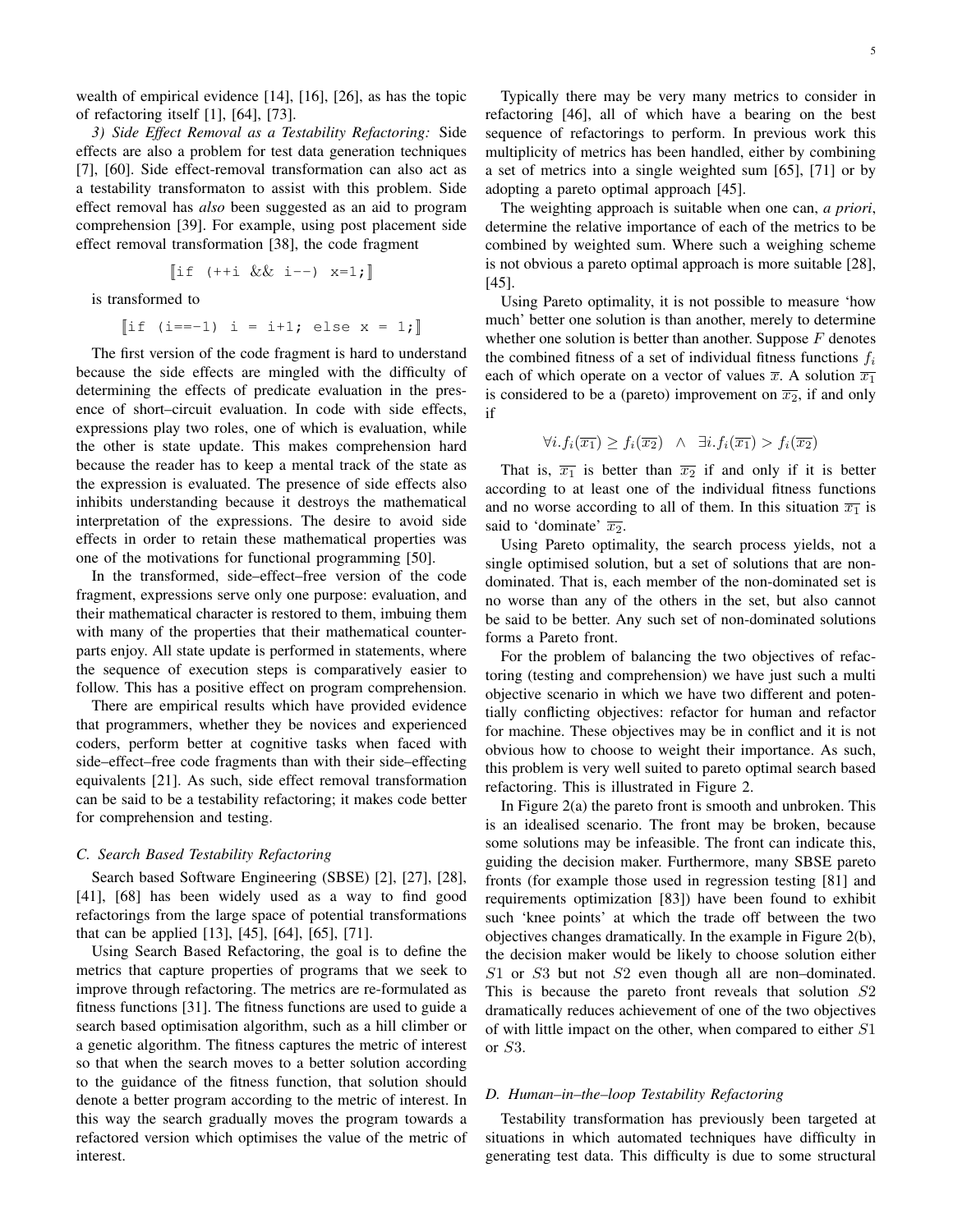

Fig. 2. Pareto fronts, illustrating a potential trade off between human– and machine– friendly transformation in the search for a testability refactoring. Fitness function  $f_1$  measures how suitable the refactored program is for humans, while fitness function  $f_2$  measures how suitable it is for automated testing. Solutions S1, S2 and S3 each denote different tradeoff between f1 and f2. None can be said to be better, because each lies on the pareto front of non-dominated solutions. Computing this pareto front provides decision support.

feature of the code for which the approach (or a tool that improves it) proves to be ineffective or inefficient. However, there is no reason why a testability transformation could not be targeted at the human tester, who retains some test objective for which no tool can help, even after some tool-oriented testability transformation has been performed.

For example, suppose that a program contains a branch that no tool has been able to cover. It could be that this branch is infeasible, in which case attempts to cover it will be futile. However, statement reachability (and hence branch coverage) is known to be undecidable [78] so we cannot expect a machine to be able to reliably answer this question for us. As a result, it is likely that a human may be faced with this time–consuming and often tedious task.

This is not an unrealistic scenario: Standards for testing, such as the Aerospace Standard [67] lay down the requirement that 100% feasible branch coverage (and higher) levels of test adequacy criteria must be achieved. In order to meet these requirements, a tester may employ tools, but the undecidability of branch coverage inevitably means that there may remain uncovered branches for which the human has either to find a test case or to determine that the branch is uncoverable.

In such situations, though testability transformation may not assist directly by helping a tool to find a test case, it may still assist indirectly, by helping the human to address the problem faster. Program analysis and manipulation has been previously suggested as a way to help a human analyst to find answers to undecidable propositions [32] and this approach could also be used to help the human solve the 'uncovered branch problem'.

For example, slicing [35], [72], [76] could be used to remove parts of the program that cannot affect the branch of interest, thereby simplifying the task. Furthermore, in those cases where the programmer is aware of pre– and post– conditions under which the code must be executed, pre/post conditioned slicing [34] can be used to further refine the slice, narrowing attention on the parts of the code that must be considered in order to determine whether the branch is feasible or not. In this application the slicing algorithms would be playing the role of testability refactoring.

Another possible way of keeping the human in the loop during the refactoring process, would be to use interactive evolution [22] for a search based approach to meet comprehension goals. The use of interactive evolution for search based comprehension has previously been advocated [29] and could be used in this context to achieve the human oriented fitness assessment outlined in Section IV-C.

## V. CONCLUSION

Testability transformations change programs to make them better suited to automated test data generation. Refactoring, on the whole, changes programs to make them better suited to on-going human activities. I argue that at testability refactoring should seek to do both simultaneously.

This paper presented testability transformation examples that are also testability refactorings because they improve code for both human consumption and also for automated test data generation. There are surely other ways in which programs can be transformed to make them easier for testing and for the programmer. This remains a topic for future investigation.

Refactoring for testing, the subject of this workshop, is all about the question of how to refactor a program in such a way that it makes it easier to test. Because refactoring for testing is also, by definition, *refactoring*, it also surely seeks to improve the program for human-based activities. As such, refactoring for testing is 'testability refactoring' as I define it. There is much interesting work to be done to determine what of the previous work on testability transformation can be carried over into testability refactoring. There is also much further work to be done on Testability Refactoring itself.

# Acknowledgements:

I am grateful to Kelly Androutsopoulos, Andre Baresel, Dave ´ Binkley, John Clark, Steve Counsell, Sebastian Danicic, Chris Fox, Robert Hierons, John Howroyd, Bogdan Korel, Bill Langdon, Kiran Lakhotia, Phil McMinn, Marc Roper, Harman Sthamer, Paolo Tonella, Joachim Wegener and Martin Woodward for many rewarding discusssions on the subject of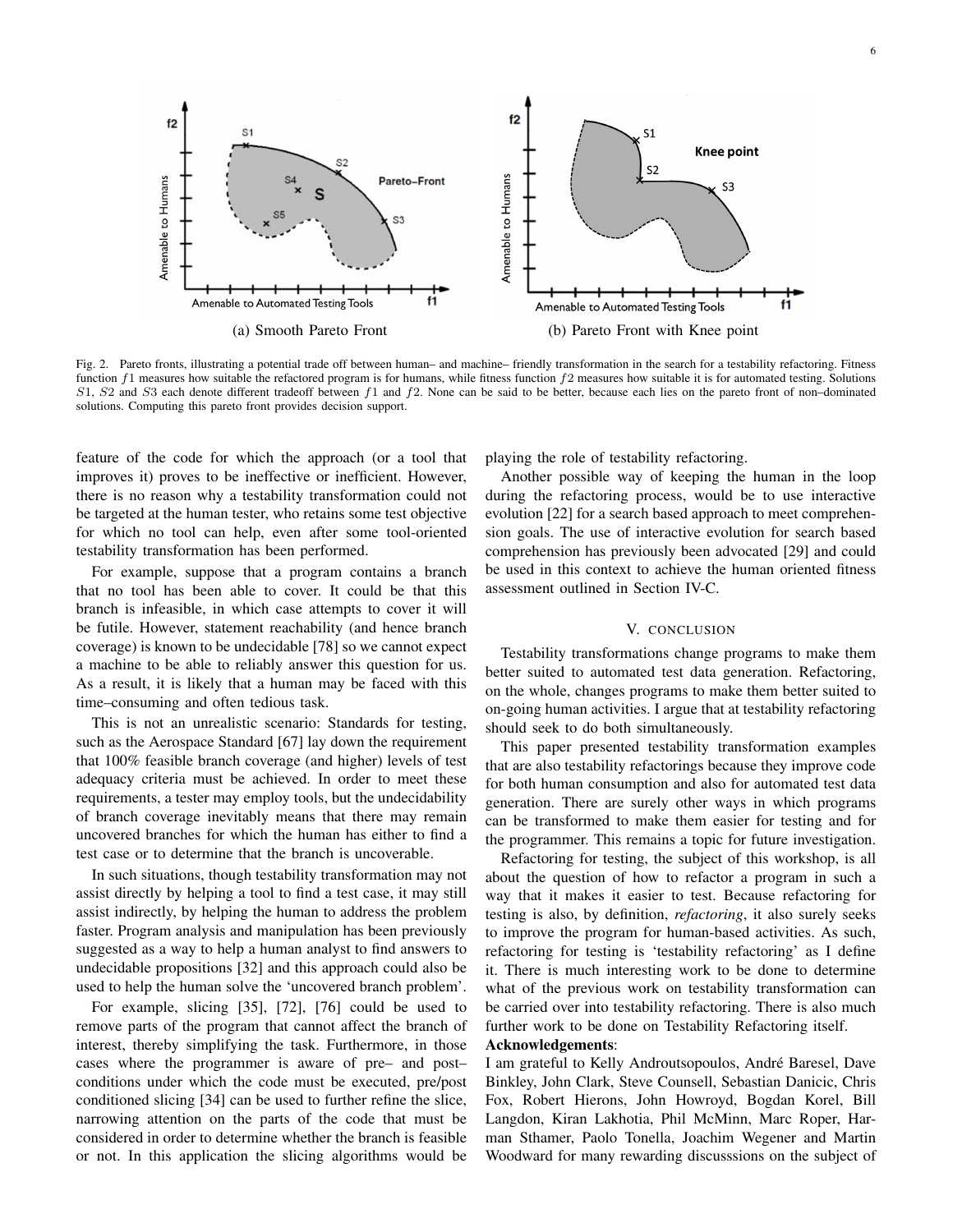Testability Transformation. The pareto front diagrams in Figure 2 were produced by Yuanyuan Zhang and have appeared previously in a different form [43].

#### REFERENCES

- [1] Deepak Advani, Youssef Hassoun, and Steve Counsell. Extracting refactoring trends from open-source software and a possible solution to the 'related refactoring' conundrum. In Hisham Haddad, editor, *ACM Symposium on Applied Computing (SAC 06)*, pages 1713–1720, Dijon, France, 2006. ACM.
- [2] Shaukat Ali, Lionel C. Briand, Hadi Hemmati, and Rajwinder Kaur Panesar-Walawege. A systematic review of the application and empirical investigation of search-based test-case generation. *IEEE Transactions on Software Engineering*, 2010. To appear.
- [3] Andrea Arcuri and Xin Yao. Search based software testing of objectoriented containers. *Information Sciences*, 178(15):3075–3095, 2008.
- [4] Edward A. Ashcroft and Zohar Manna. The translation of goto programs into while programs. In C. V. Freiman, J. E. Griffith, and J. L. Rosenfeld, editors, *Proceedings of IFIP Congress 71*, volume 1, pages 250–255. North-Holland, 1972.
- [5] André Baresel, David Wendell Binkley, Mark Harman, and Bogdan Korel. Evolutionary testing in the presence of loop–assigned flags: A testability transformation approach. In *International Symposium on Software Testing and Analysis (ISSTA 2004)*, pages 108–118, Omni Parker House Hotel, Boston, Massachusetts, July 2004. Appears in Software Engineering Notes, Volume 29, Number 4.
- [6] André Baresel and Harmen Sthamer. Evolutionary testing of flag conditions. In *Genetic and Evolutionary Computation (GECCO-2003)*, volume 2724 of *LNCS*, pages 2442–2454, Chicago, 12-16 July 2003. Springer-Verlag.
- [7] André Baresel, Harmen Sthamer, and Michael Schmidt. Fitness function design to improve evolutionary structural testing. In *GECCO 2002: Proceedings of the Genetic and Evolutionary Computation Conference*, pages 1329–1336, San Francisco, CA 94104, USA, 9-13 July 2002. Morgan Kaufmann Publishers.
- [8] Ira D. Baxter. Transformation systems: Domain-oriented component and implementation knowledge. In *Proceedings of the Ninth Workshop on Institutionalizing Software Reuse*, Austin, TX, USA, January 1999.
- [9] Barbara A. Benander, Narasimhaiah Gorla, and Alan C. Benander. An empirical study of the use of the GOTO statement. *The Journal of Systems and Software*, 11(3):217–223, March 1990.
- [10] Antonia Bertolino. Software testing research: Achievements, challenges, dreams. In Lionel Briand and Alexander Wolf, editors, *Future of Software Engineering 2007*, Los Alamitos, California, USA, 2007. IEEE Computer Society Press.
- [11] David Binkley, Mark Harman, and Kiran Lakhotia. FlagRemover: A testability transformation for transforming loop assigned flags. *ACM Transactions on Software Engineering and Methodology*, 2010. to appear.
- [12] C. Böhm and G. Jacopini. Flow diagrams, turing machines, and languages with only two formation rules. *Communications of the ACM*, 9(5):366–372, May 1966.
- [13] Salah Bouktif, Giuliano Antoniol, Ettore Merlo, and Markus Neteler. A novel approach to optimize clone refactoring activity. In *GECCO 2006: Proceedings of the 8th annual conference on Genetic and evolutionary computation*, volume 2, pages 1885–1892, Seattle, Washington, USA, 8-12 July 2006. ACM Press.
- [14] Lionel C. Briand, Erik Arisholm, Steve Counsell, Frank Houdek, and Pascale Thévenod-Fosse. Empirical studies of object-oriented artifacts, methods, and processes: State of the art and future directions. *Empirical Software Engineering*, 4(4):387–404, 1999.
- [15] Achim D. Brucker, Lukas Brügger, Paul Kearney, and Burkhart Wolff. Verified firewall policy transformations for test case generation. In 3 rd. *International Conference on Software Testing, Verification and Validation (ICST 2010)*, pages 345–354. IEEE Computer Society, 2010.
- [16] Michelle Cartwright and Martin J. Shepperd. An empirical investigation of an object-oriented software system. *IEEE Transactions on Software Engineering*, 26(8):786–796, 2000.
- [17] Tsong Yueh Chen, Jianqiang Feng, and T. H. Tse. Metamorphic testing of programs on partial differential equations: A case study. In  $26^{th}$ *Annual International Computer Software and Applications Conference (COMPSAC'02)*, pages 327–333. IEEE Computer Society, 2002.
- [18] A. Correa, C. Werner, and M. Barros. Refactoring to improve the understandability of specifications written in object constraint language. *IET Software*, 3(2):69–90, 2009.
- [19] John Darlington and Rod M. Burstall. A tranformation system for developing recursive programs. *Journal of the Association for Computer Machinery*, 24(1):44–67, 1977.
- [20] Edskar Wabe Dijkstra. Goto statement considered harmful. *Communications of the ACM*, 11:147, 1968.
- [21] José Javier Dolado, Mark Harman, Mari Carmen Otero, and Lin Hu. An empirical investigation of the influence of a type of side effects on program comprehension. *IEEE Transactions on Software Engineering*, 29(7):665–670, 2003.
- [22] Pablo Funes, Eric Bonabeau, Jerome Herve, and Yves Morieux. Interactive multi-participant task allocation. In *Proceedings of the 2004 IEEE Congress on Evolutionary Computation*, pages 1699–1705, Portland, Oregon, 20-23 June 2004. IEEE Press.
- [23] Kamran Ghani and John A. Clark. Widening the goal posts: Program stretching to aid search based software testing. In *Proceedings of the 1st International Symposium on Search Based Software Engineering (SSBSE'09)*, Windsor, UK, 13-15 May 2009. IEEE.
- [24] Patrice Godefroid, Nils Klarlund, and Koushik Sen. DART: directed automated random testing. In Vivek Sarkar and Mary W. Hall, editors, *Proceedings of the ACM SIGPLAN 2005 Conference on Programming Language Design and Implementation, Chicago, IL, USA, June 12-15, 2005*, pages 213–223. ACM, 2005.
- [25] Pieter Van Gorp, Hans Stenten, Tom Mens, and Serge Demeyer. Towards automating source-consistent UML refactorings. In Perdita Stevens, Jon Whittle, and Grady Booch, editors, *UML 2003 - The Unified Modeling Language. 6th International Conference on Model Languages and Applications*, volume 2863 of *LNCS*, pages 144–158, San Francisco, CA, USA, 2003. Springer.
- [26] Tibor Gyimóthy, Rudolf Ferenc, and István Siket. Empirical validation of object-oriented metrics on open source software for fault prediction. *IEEE Transactions on Software Engineering*, 31(10):897–910, 2005.
- [27] Mark Harman. Automated test data generation using search based software engineering. In 2<sup>nd</sup> International Workshop on Automation *of Software Test (AST 07)*, page 2, Minneapolis, USA, May 2007. IEEE Computer Society Press.
- [28] Mark Harman. The current state and future of search based software engineering. In Lionel Briand and Alexander Wolf, editors, *Future of Software Engineering 2007*, pages 342–357, Los Alamitos, California, USA, 2007. IEEE Computer Society Press.
- [29] Mark Harman. Search based software engineering for program comprehension. In 15th *International Conference on Program Comprehension (ICPC 07)*, pages 3–13, Banff, Canada, 2007. IEEE Computer Society Press.
- [30] Mark Harman. Open problems in testability transformation. In *1st International Workshop on Search Based Testing (SBT 2008)*, Lillehammer, Norway, 2008. Keynote paper.
- [31] Mark Harman and John Clark. Metrics are fitness functions too. In  $10^{th}$ *International Software Metrics Symposium (METRICS 2004)*, pages 58– 69, Los Alamitos, California, USA, September 2004. IEEE Computer Society Press.
- [32] Mark Harman, Chris Fox, Rob Mark Hierons, David Wendell Binkley, and Sebastian Danicic. Program simplification as a means of approximating undecidable propositions. In 7 th *IEEE International Workshop on Program Comprenhesion (IWPC'99)*, pages 208–217, Los Alamitos, California, USA, May 1999. IEEE Computer Society Press.
- [33] Mark Harman, Youssef Hassoun, Kiran Lakhotia, Philip McMinn, and Joachim Wegener. The impact of input domain reduction on searchbased test data generation. In *ACM Symposium on the Foundations of Software Engineering (FSE '07)*, pages 155–164, Dubrovnik, Croatia, September 2007. Association for Computer Machinery.
- [34] Mark Harman, Rob Mark Hierons, Sebastian Danicic, John Howroyd, and Chris Fox. Pre/post conditioned slicing. In *IEEE International Conference on Software Maintenance (ICSM'01)*, pages 138–147, Los Alamitos, California, USA, November 2001. IEEE Computer Society Press.
- [35] Mark Harman and Robert Mark Hierons. An overview of program slicing. *Software Focus*, 2(3):85–92, 2001.
- [36] Mark Harman, Lin Hu, Robert Hierons, André Baresel, and Harmen Sthamer. Improving evolutionary testing by flag removal. In *GECCO 2002: Proceedings of the Genetic and Evolutionary Computation Conference*, pages 1359–1366, San Francisco, CA 94104, USA, 9-13 July 2002. Morgan Kaufmann Publishers.
- [37] Mark Harman, Lin Hu, Robert Mark Hierons, Joachim Wegener, Harmen Sthamer, André Baresel, and Marc Roper. Testability transformation. *IEEE Transactions on Software Engineering*, 30(1):3–16, January 2004.
- [38] Mark Harman, Lin Hu, Robert Mark Hierons, Xingyuan Zhang, Malcolm Munro, Jose Javier Dolado, Mari Carmen Otero, and Joachim ´